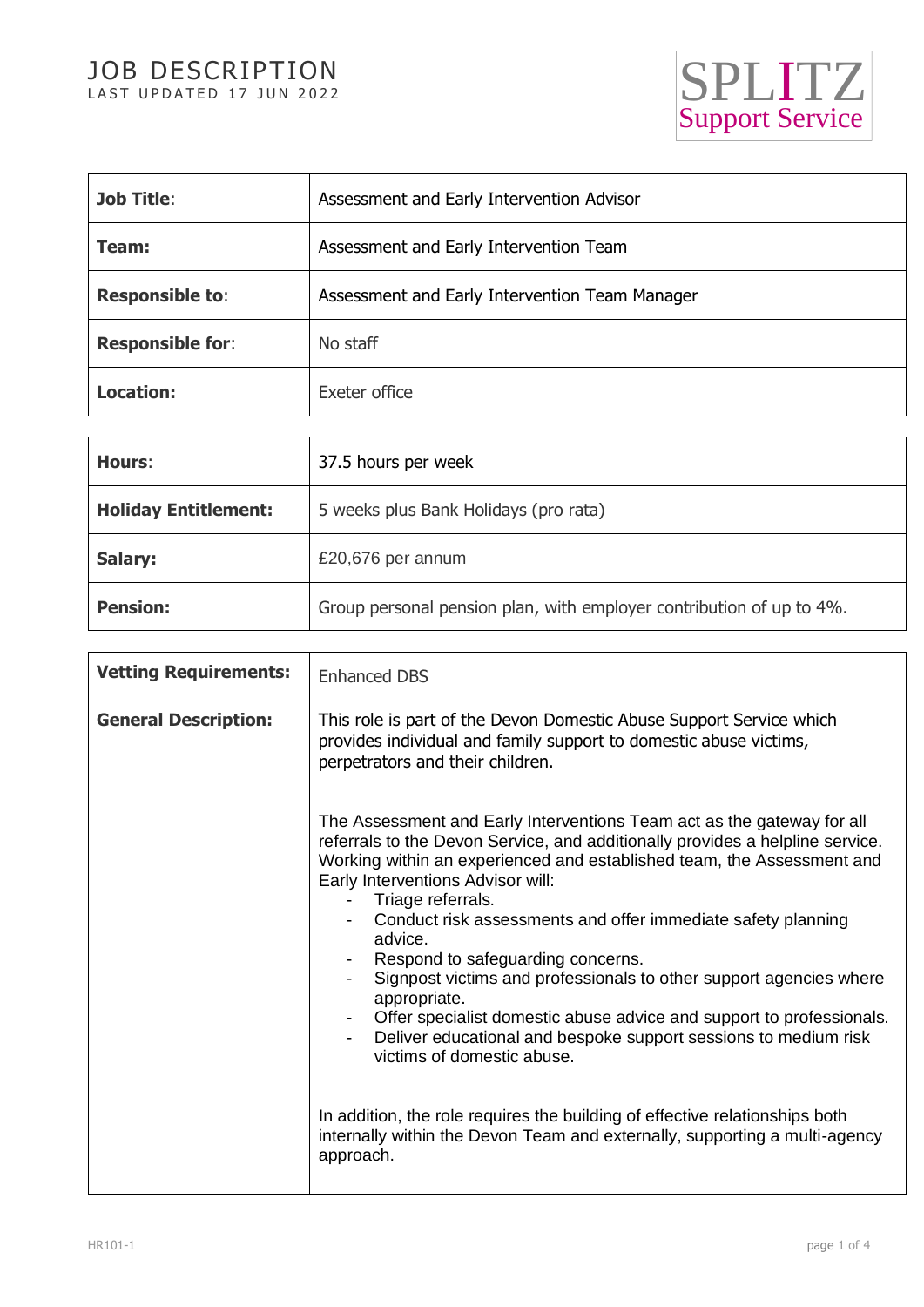## **Main Duties and Responsibilities:**

Working within the agreed policies, principles and codes of practice of Splitz, the post holder will:

#### **Working with vulnerable people and risk management:**

- Provide a victim focused service, with an understanding of the impact of trauma on vulnerable people.
- Demonstrate specialist knowledge and understanding of domestic abuse and how this may impact on the wider family unit.
- Provide advice, guidance and support to people who are victims of domestic abuse.
- Assess, manage and review risks to service users, colleagues and self, including the use of the DASH risk assessment tool and SOAG.
- Make safeguarding referrals where appropriate: including to Children's Social Care, Adult Social Care, Mental Health crisis teams and MARAC.
- Work directly with individuals or groups as agreed with the Team Manager.
- Safeguard the health and welfare of service users and their families.
- Respond to emergencies and crisis situations including supporting a service user to access a place of safety if appropriate.
- Work with service users sensitively to share information, particularly MARAC outcomes.
- Manage and support service users by telephone with medium support needs in line with the agreed values and aims of the service. Also occasional office based face to face appointments, where deemed appropriate.
- Provide support on the helpline to victims of domestic abuse and other agencies.
- Manage and respond to MASH protect enquiries
- Assist, encourage and empower service users to make their own decisions and choices as appropriate.

#### **Team working**

- Offer professional advice and support to multi-agency partners.
- Feedback to the Team Manager, Deputy Head of Service and/or other Support Workers any information related to the service users support needs or risk issues, and progress on support tasks.
- Work effectively in partnership with multiple statutory and voluntary agencies to enhance service delivery, safety and safeguarding.